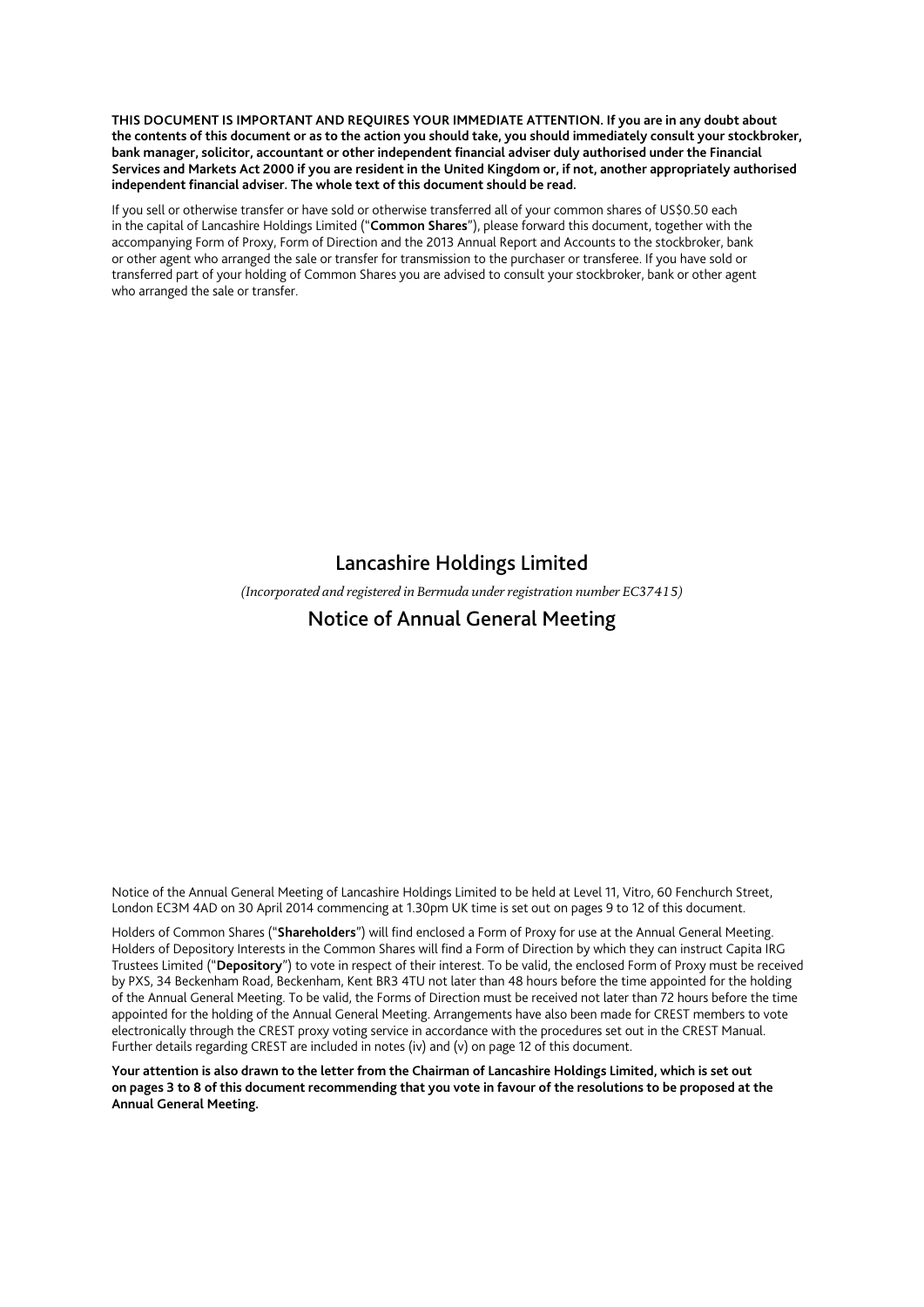# **Note Regarding Forward-Looking Statements**

Certain statements and indicative projections (which may include modeled loss scenarios) made in the Chairman's letter in this document that are not based on current or historical facts are forward-looking in nature including, without limitation, statements containing the words "believes", "anticipates", "plans", "projects", "forecasts", "guidance", "intends", "expects", "estimates", "predicts", "may", "can", "will", "seeks", "should", or, in each case, their negative or comparable terminology. All such statements other than statements of historical facts including, without limitation, the financial position of the Company and its subsidiaries (the "**Group**"), results of operations, prospects, growth, capital management plans and efficiencies, ability to create value, dividend policy, operational flexibility, composition of management, business strategy, plans and objectives of management for future operations (including development plans and objectives relating to the Group's insurance business) are forward-looking statements. Such forward-looking statements may involve known and unknown risks, uncertainties and other important factors that could cause the actual results, performance or achievements of the Group to be materially different from future results, performance or achievements expressed or implied by such forward-looking statements.

These factors include, but are not limited to: the Group's ability to integrate its businesses and personnel, the successful retention and motivation of the Group's key management, the increased regulatory burden facing the Group, the number and type of insurance and reinsurance contracts that the Group writes or may write; the premium rates which may be available at the time of such renewals within its targeted business lines; the possible low frequency of large events; potentially unusual loss frequency; the impact that the Group's future operating results, capital position and rating agency and other considerations may have on the execution of any capital management initiatives or dividends; the possibility of greater frequency or severity of claims and loss activity than the Group's underwriting, reserving or investment practices have anticipated; the reliability of, and changes in assumptions to, catastrophe pricing, accumulation and estimated loss models; the effectiveness of its loss limitation methods; the potential loss of key personnel; a decline in the Group's operating subsidiaries' rating with A.M. Best, Standard & Poor's, Moody's or other rating agencies; increased competition on the basis of pricing, capacity, coverage terms or other factors; cyclical downturns of the industry; the impact of a deteriorating credit environment for issuers of fixed income investments; the impact of swings in market interest rates and securities prices; a rating downgrade of, or a market decline in, securities in its investment portfolio; changes in governmental regulations or tax laws in jurisdictions where the Group conducts business; any of Lancashire's Bermudian subsidiaries becoming subject to income taxes in the United States or the United Kingdom; the inapplicability to the Group of suitable exclusions from the new UK CFC regime; and any change in the UK government or UK government policy which impacts the new CFC regime.

These forward-looking statements speak only as at the date of publication. Lancashire Holdings Limited expressly disclaims any obligation or undertaking (save as required to comply with any legal or regulatory obligations including the rules of the London Stock Exchange) to disseminate any updates or revisions to any forward-looking statements to reflect any changes in the Group's expectations or circumstances on which any such statement is based.

# **Expected Timetable of Principal Events**

Publication of this document and posting to Shareholders 10 March 2014 Voting record date 5.00pm UK time on 21 March 2014 Latest time and date for receipt of Form of Direction 1.30pm UK time on 27 April 2014 Latest time and date for receipt of Form of Proxy 1.30pm UK time on 28 April 2014 Time and date of Annual General Meeting 1.30pm UK time on 30 April 2014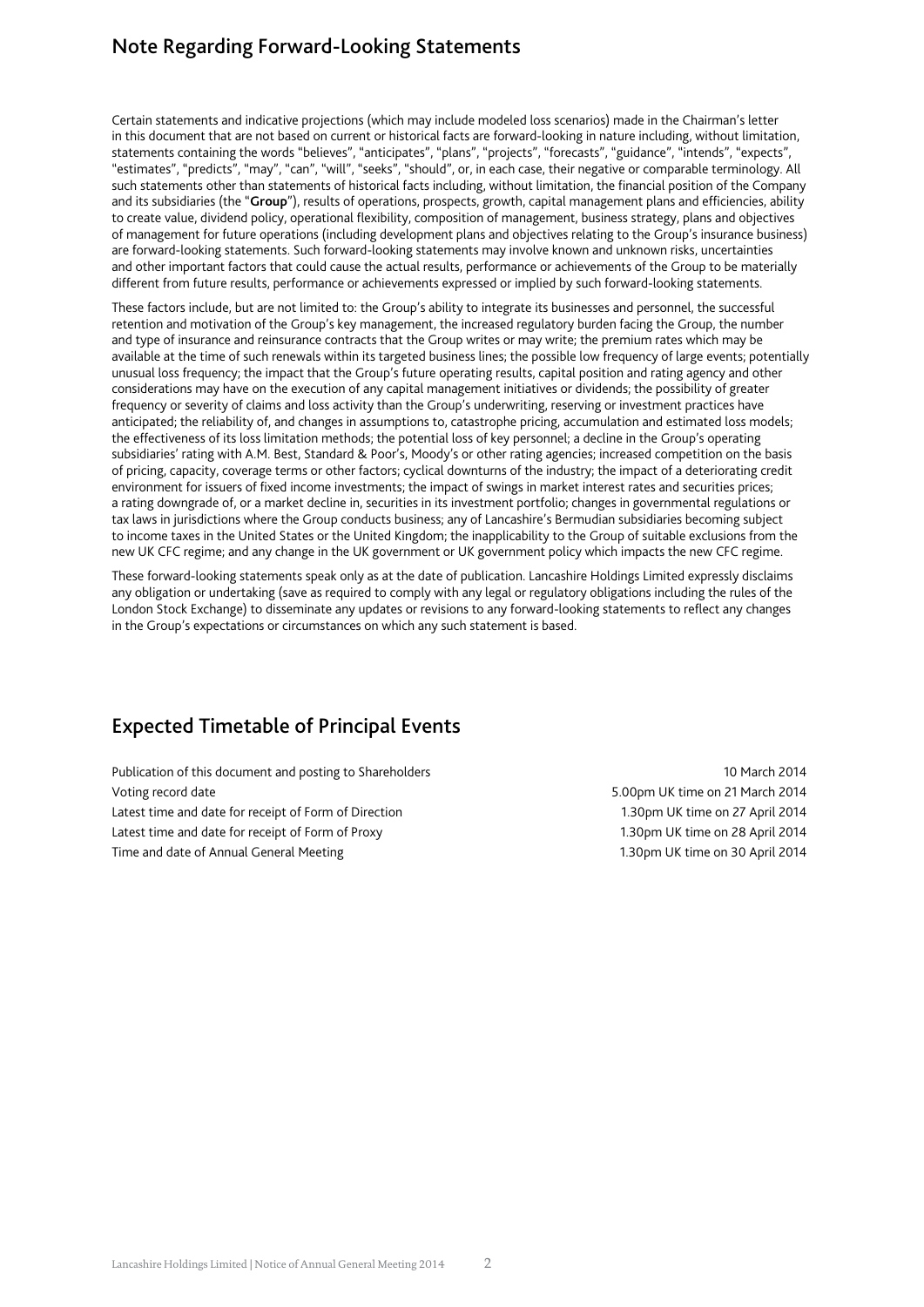# **Letter from the Chairman of Lancashire Holdings Limited (the "Company")**

*(Incorporated and registered in Bermuda under registration number EC37415)* 

#### *Directors:*

**John Bishop,** *Non-Executive Director*  **Richard Brindle***, Chief Executive Officer* **Emma Duncan,** *Non-Executive Director* **Simon Fraser,** *Non-Executive Director* **Samantha Hoe-Richardson,** *Non-Executive Director* **Alex Maloney,** *Chief Underwriting Officer*  **Neil McConachie,** *Non-Executive Director* **Ralf Oelssner,** *Senior Independent Director* **Robert Spass***, Non-Executive Director*  **William Spiegel,** *Non-Executive Director*  **Martin Thomas,** *Non-Executive Chairman* **Elaine Whelan,** *Chief Financial Officer*

*Head Office*: Level 11, Vitro 60 Fenchurch Street London EC3M 4AD United Kingdom

*Registered Office:* Power House 7 Par-la-Ville Road Hamilton HM 11 Bermuda

## **10 March 2014**

## **To all Shareholders:**

Dear Shareholder,

## **Notice of Annual General Meeting and recommendation to vote in favour of the Resolutions**

I am writing to give you details of the business proposed to be considered at the Company's forthcoming Annual General Meeting ("**AGM**") to be held at Level 11, Vitro, 60 Fenchurch Street, London EC3M 4AD on 30 April 2014 commencing at 1.30pm UK time. The notice convening the AGM is set out on pages 9 to 12 of this document.

## **Proposed Business of the AGM**

## **1. Accounts and Auditors (Resolutions 1, 2, 3, 4 and 5)**

Resolutions are proposed to receive the Company's audited consolidated financial statements and to approve the Directors' Remuneration Policy and the Annual Report on Remuneration, which are contained in the 2013 Annual Report and Accounts (**Resolutions 1, 2 and 3**), to re-appoint the Company's auditors (**Resolution 4**), and to authorise the Company's board of directors (the "**Board**") to set the auditors' remuneration (**Resolution 5**).

As a company incorporated in Bermuda, the Company is not bound by UK law or regulation in the area of Directors' remuneration to the same extent that it applies to UK incorporated companies. However, by virtue of the Company's premium listing on the London Stock Exchange, and for the purposes of explaining its compliance against the requirements of the UK Corporate Governance Code (the "**Code**"), the Board is committed to providing information on Directors' remuneration to Shareholders and complying with UK corporate governance standards and best practices to the appropriate extent, taking into account the Company's size and the nature of its business. Therefore, in order to track new legislation that came into force in the UK on 1 October 2013, the Company will offer Shareholders a binding vote on the Company's forward looking remuneration policy (the "**Directors' Remuneration Policy**") and a separate advisory vote on the implementation of the Company's existing remuneration policy in terms of the payments and share awards made to Directors during the year (the "**Annual Report on Remuneration**").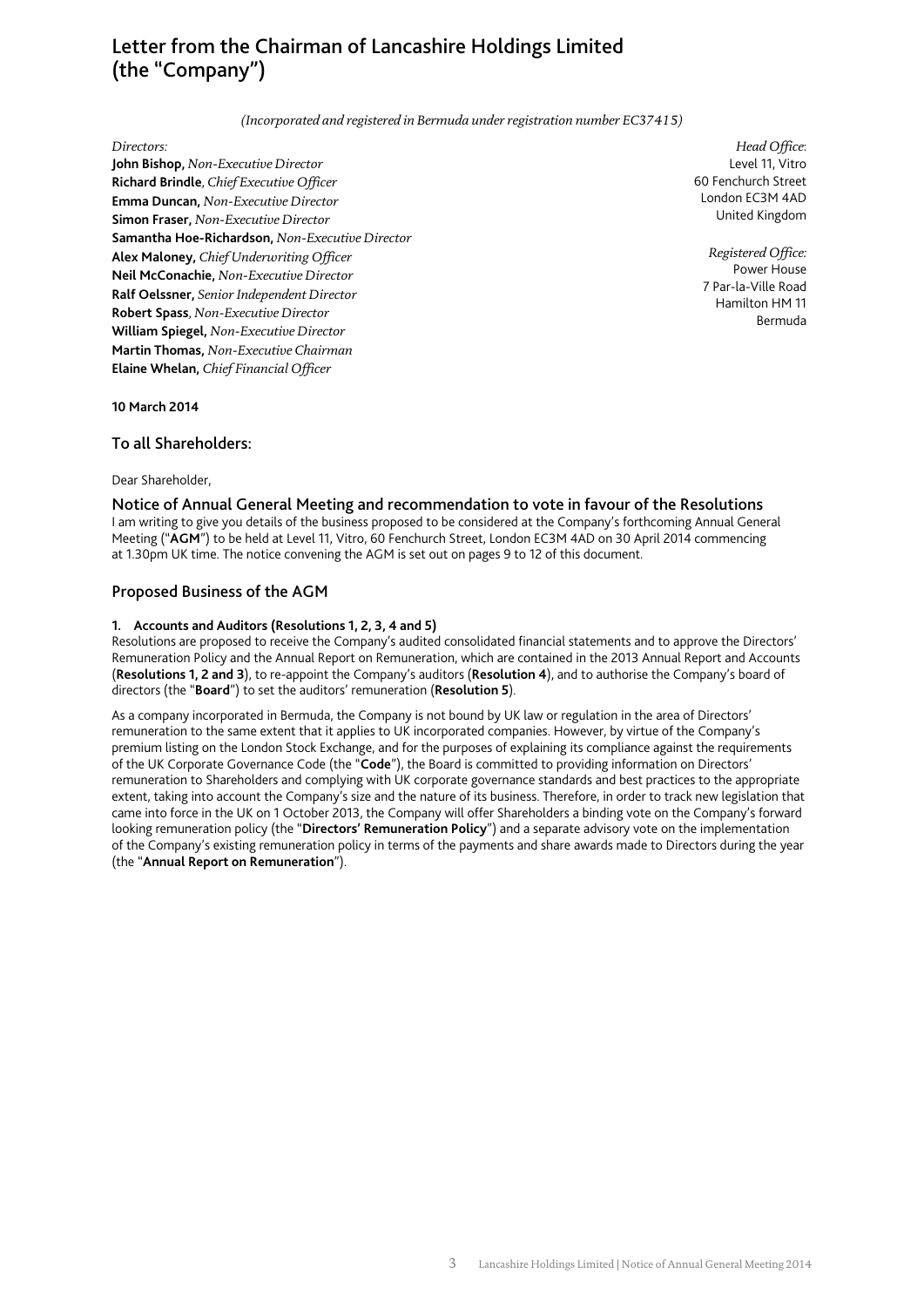Resolution 2 seeks Shareholders' approval for the Directors' Remuneration Policy, which is set out in the first part of the Directors' Remuneration Report, on pages 72 to 77 of the 2013 Annual Report and Accounts.

Subject to such approval, the proposed effective date of the Directors' Remuneration Policy is 30 April 2014, being the date of the AGM.

Resolution 3 seeks Shareholders' approval for the Annual Report on Remuneration as set out in the second part of the Directors' Remuneration Report, on pages 78 to 88 of the 2013 Annual Report and Accounts.

The Company's auditors, Ernst & Young LLP, have audited those parts of the Directors' Remuneration Report required to be audited and their report may be found on pages 96 and 97 of the 2013 Annual Report and Accounts.

## **2. Reduction of the Company's share premium account (Resolution 6)**

The Board has recommended and asks that you approve a resolution to reduce the Company's share premium account from US\$192,164,662 to US\$Nil by transferring US\$192,164,662 to the Company's contributed surplus.

Under Bermuda law, when a company issues shares, the aggregate paid in par value of the issued shares comprises the company's share capital account. When shares are issued at a 'premium', that is, where the actual sum paid for a share exceeds the par value of the share, the amount paid in excess of the par value must be allocated to and maintained in a capital account called the 'share premium account'. The Bermuda Companies Act 1981, as amended, requires shareholder approval prior to any reduction of the share capital or share premium accounts. Bermuda law also requires that the Company maintain a contributed surplus, to which must be allocated, amongst other things, shareholder capital that is unrelated to any share subscription.

Under Bermuda law, a dividend may not be declared or a distribution made out of contributed surplus if there are reasonable grounds for believing that either the Company is, or would after the payment be, unable to pay its liabilities as they become due, or that the realisable value of its assets would thereby be less than the aggregate of its liabilities and its issued share capital and share premium accounts.

The Company has a high share premium account due to the significant difference between the US\$0.50 par value of its Common Shares and the amounts paid for those Common Shares in recent and historical placings.

The Directors consider that it is in the best interests of the Company to reduce the share premium account and allocate US\$192,164,662 to the Company's contributed surplus. This requires Shareholders' approval. Distributions from contributed surplus, however, may be approved by the Board without Shareholders' approval. This resolution will afford the Board greater flexibility in managing the Company's capital flexibly and efficiently.

Assuming Shareholders vote in favour of this resolution, following such vote the reallocated capital will continue to form part of the Company's capital structure yet be more flexibly available for use to the benefit of its creditors and Shareholders.

## **3. Election of Directors (Resolutions 7, 8, 9, 10, 11, 12, 13, 14 and 15 )**

The Code recommends that all Directors of FTSE 350 companies should be subject to annual re-election by shareholders. Accordingly, all the Directors of the Company (except for John Bishop, Neil McConachie and Ralf Oelssner who will retire from the Board at the conclusion of the AGM) are submitting themselves for re-election at the AGM. In the Board's view, each Director (including those who are not being proposed for re-election) continues to make an effective contribution to the deliberations of the Board and to demonstrate commitment to their role. This view is supported by my own review of their performance following a formal evaluation of the performance of the Board and that of its committees and individual Directors.

Further information about the performance evaluation process and the Directors, including their biographies, is set out in the accompanying 2013 Annual Report and Accounts.

The Board considers all the Non-Executive Directors proposed for re-election to be independent within the meaning of the Code.

Simon Fraser was appointed by the Board as a Director with effect from 5 November 2013 and, in accordance with the Company's Bye-laws, stands for election by Shareholders at the AGM. Prior to his appointment, the Board gave careful consideration to the matter of Mr Fraser's independence, given his position as Head of Corporate Banking at Merrill Lynch from 2004 to 2011 (and in that capacity a provider of corporate broking services to the Company). The Board considers that Mr Fraser is independent in character and judgment. For a more detailed discussion of this matter I would refer shareholders to pages 61 and 62 of the 2013 Annual Report and Accounts. The Board considers that Mr Fraser's skills and experience, as described in his biography on page 59 of the 2013 Annual Report and Accounts, will be of great benefit to the Board and the Company.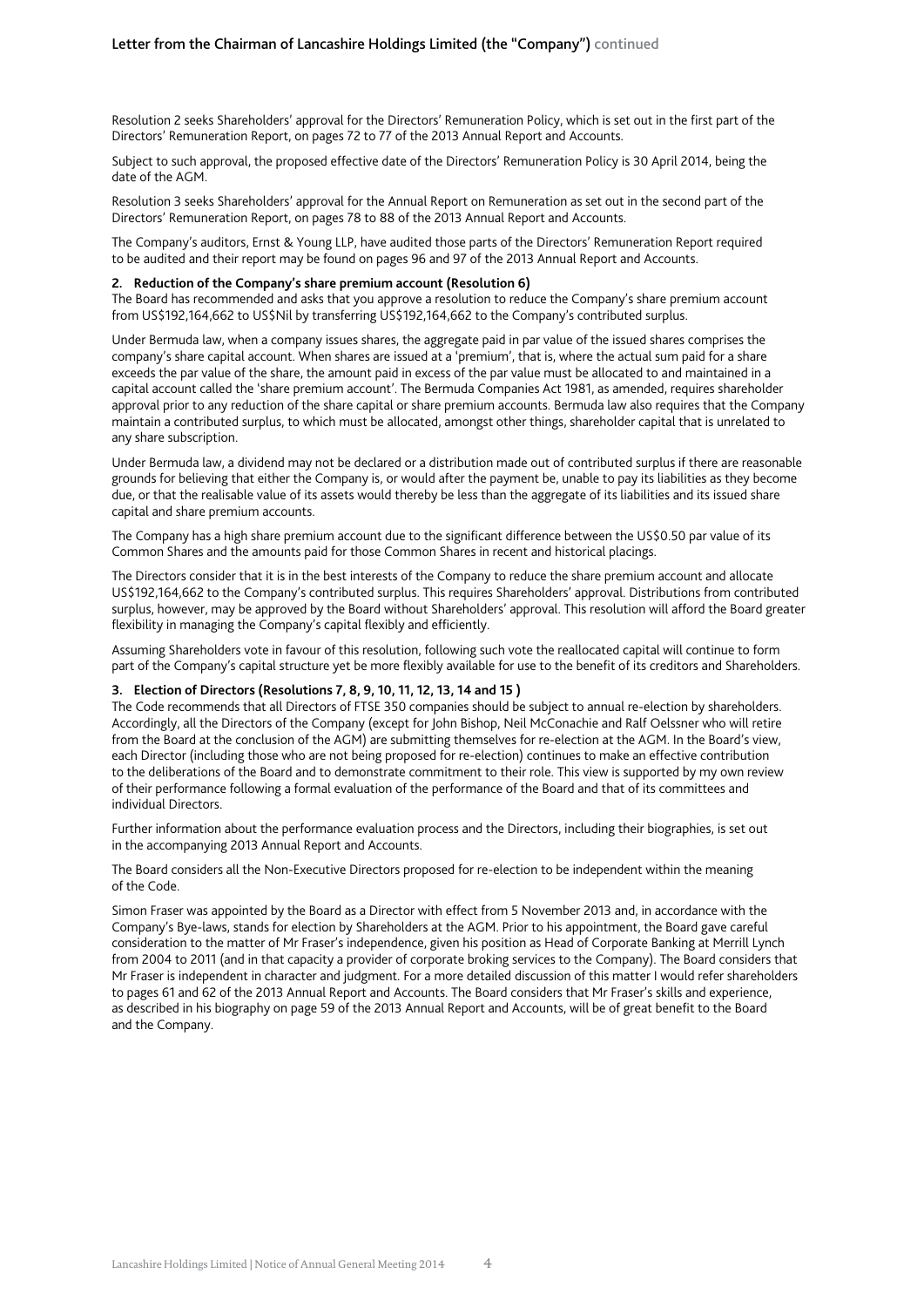## **4. Amendment of the Company's Memorandum of Association (Resolution 16)**

The Company's Memorandum of Association restricts the amount of shares that may be held in treasury to 10 per cent of the Company's issued share capital. This restriction was adopted as part of the Company's constitution to mirror the requirements of section 725 of the UK Companies Act 2006, which has been repealed. In order to provide the Company with greater flexibility in its capital management, the Board is seeking Shareholders' approval to amend the Company's Memorandum of Association to remove the 10 per cent limit on the Company's holdings of its treasury shares. A draft of the Company's Memorandum of Association, including the proposed amendment, is available on the Company's website at www.lancashiregroup.com

## **5. Renewal of general and unconditional authority to allot shares (Resolution 17)**

Pursuant to Bye-law 2.4 of the Company's Bye-laws, the Board is seeking Shareholders' approval to renew the general and unconditional authority granted to the Directors to allot Relevant Securities (as defined in Bye-law 2.4(b)) up to an aggregate nominal value of US\$30,907,635, an amount equal to approximately one-third of the issued Common Share capital of the Company as at the date of this document. The Directors of the Company have no present intention of issuing any Relevant Securities pursuant to this authority, but believe it to be in the best interests of the Company for the Board to be granted this authority to take advantage of appropriate opportunities.

The authority granted by this resolution will be exercised only if the Directors of the Company believe that to do so would be in the best interests of the Company. Unless otherwise renewed or revoked by the Shareholders in general meeting, this authority will expire at the conclusion of the annual general meeting of the Company in 2015 or, if earlier, 15 months from the date the relevant resolution is passed.

## **6. Renewal of authority to allot shares for cash on a non pre-emptive basis (Resolution 19)**

Pursuant to Bye-law 2.6 of the Company's Bye-laws, the Board is seeking Shareholders' authorisation for the Directors of the Company to allot Equity Securities (as defined in Bye-law 2.5(g)) up to an aggregate nominal value of US\$13,908,436 on a non pre-emptive basis, such amount being approximately 15 per cent of the Company's issued share capital as at the date of this document. The Bye-laws of the Company require that, unless Shareholders resolve otherwise, any Equity Securities allotted for cash must be offered to existing holders of Relevant Shares, Relevant Employee Shares and Relevant Warrant Shares (each as defined in Bye-law 2.5(g)) pro rata to their existing shareholdings. The Bye-laws permit this requirement to be disapplied and the purpose of this resolution is to authorise the Board to allot Equity Securities as if such provisions did not apply in certain circumstances, when the Board considers that to do so would be in the best interests of the Company.

The Board acknowledges that the amount of the pre-emption disapplication for which authority is requested is above the 5 per cent level that is considered routine by UK investors and investor groups. In seeking this authorisation, the Board's resolve has been strengthened in recent years through its extensive engagement with the Company's Shareholders, to whom we have explained the need to maintain competitiveness in the face of changing market circumstances.

In the last few years a similar resolution has been overwhelmingly supported by the Company's Shareholders: in 2011, a Special Resolution requesting authority at 10 per cent was approved on 18 August 2011 by 95.62 per cent of the votes cast; at the annual general meeting held on 3 May 2012 a similar resolution was approved by 94.74 per cent of the votes cast; and at the annual general meeting held on 1 May 2013 a Special Resolution requesting authority at the 15 per cent level was approved by 96.46 per cent of the votes cast.

The strategic business case is described in more detail below. And in the Board's view it wholly justifies the larger pre-emption disapplication, in line with the principles published by the UK Pre-emption Group, which are supported by UK investor groups.

As a Company, we seek to be nimble in our capital management strategy, returning our Shareholders' capital to them when we do not need it for underwriting purposes. The Board believes strongly that the converse of this strategy is that the Company should have the flexibility to raise capital quickly if the need ever arises, particularly with the influx of third party capital to the sector, in structures that allow it to be put to use at very short notice. At current share prices (calculated during the period immediately prior to the printing of this document), the proposed authority would enable the Company to raise around US\$340 million. The Company does not expect to utilize this authority as a response to normal loss events. Rather, this authority will be utilized to respond to a significant 'market moving' loss event, for example, an industry loss in excess of Hurricane Katrina. Shareholders will note the peak zone elemental loss exposures of the Company as at the end of 2013, set out at page 111 of the 2013 Annual Report and Accounts. The request for 15 per cent authority at the current share price (calculated during the period immediately prior to the printing of this document) would enable the Company to replenish all of the capital exposed under its maximum one in one hundred peak loss exposure for a Gulf of Mexico Hurricane loss, which as at 31 December 2013 stood at US\$307.6 million.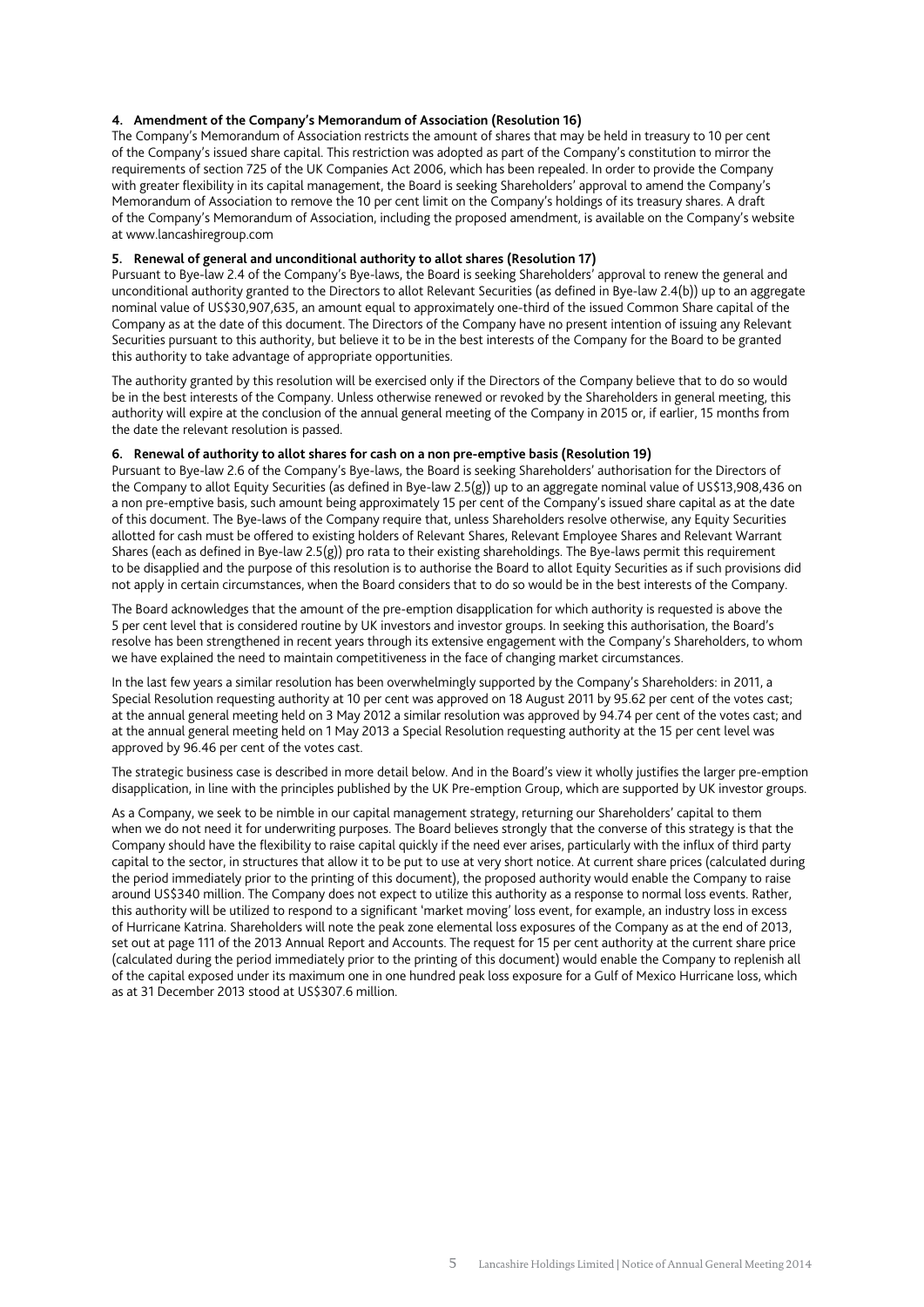The Company operates in a market that rewards the fastest to react; those who can play a role in benchmarking an adjusted pricing regime, as well as meeting brokers' needs for immediate capacity. In this way, first movers make the new market. The Board is recommending that, as in previous years, Shareholders vote for this first mover advantage. Your support for Resolution 19 will help give the Company greater competitive parity with its insurance company peers, particularly those of its competitors operating in the Bermuda and U.S. markets, as well as providers of and vehicles for third-party capital.

As Richard Brindle, Group CEO, says: "It has always been a key part of the Lancashire story, part of its very DNA if you will, that the Company will react nimbly and quickly…, and we believe the vast majority of our Shareholders would expect and indeed want us to use every tool at our disposal to raise capital quickly and help shape the ensuing market. This is one such tool, and an important one at that, so we urge all Shareholders to vote in favour."

However, the Board has no immediate intention to use this authority. If as a result of a major market loss current capital levels are reduced, the Board considers that it is important to provide the Company with immediate access to a full range of financing options both from a risk management perspective and to reinforce the Company's strategy of managing capital actively and prudently.

The Company's active capital management strategy continues to be demonstrated by the special dividends declared in November 2013 and February 2014, which combined amounted to returns to Shareholders by way of special dividends for the 2013 year of US\$0.65 per share.

Unless otherwise renewed or revoked by the Shareholders in general meeting, this authority will expire at the conclusion of the annual general meeting of the Company in 2015 or, if earlier, 15 months from the date the relevant resolution is passed.

#### **7. Resolution to authorise the Company to purchase its own shares (Resolution 20)**

The Board is seeking Shareholders' approval to renew the authority granted to the Company by the Shareholders at the annual general meeting held on 1 May 2013. Pursuant to such authority, the Company is generally and unconditionally authorised to make one or more market purchases of the issued Common Shares of the Company up to an aggregate nominal value of US\$9,272,290, an amount equal to approximately 10 per cent of the issued Common Share capital of the Company as at the date of this document, at a price of not less than the nominal value of the Common Shares (exclusive of expenses payable by the Company).

The maximum price per Common Share (exclusive of expenses payable by the Company) that may be paid under the authority shall not exceed the higher of: (i) 5 per cent above the average of the closing middle market quotations of the Company's Common Shares derived from the London Stock Exchange Daily Official List for the 5 business days before the purchase is made; and (ii) an amount equal to the higher of the price of the last independent trade and the highest current independent bid for the Common Shares on the London Stock Exchange at the time of purchase. Purchases may otherwise be made in such manner and on such terms as the Board or any authorised committee may from time to time determine. Purchases would only be made if the effect would be expected to improve earnings per share and the Board considers that it would be in the best interests of the Company to do so. Pursuant to the Bye-laws of the Company, no purchase can be made if the Board determines that it would result in a non-de minimis adverse tax, legal or regulatory consequence to the Company, any of its subsidiaries or any holder of shares or its affiliates.

The Company cannot by law (in respect of the par value of the shares to be purchased) purchase its own shares except out of:

- (a) the capital paid up thereon; or
- (b) the funds of the Company which would otherwise be available for dividend payment or distribution; or
- (c) the proceeds of a fresh issue of shares made for the purpose of the repurchase, and

the premium if any payable on the repurchase is provided out of the funds of the Company which would otherwise be available for dividend payment or distribution or out of the Company's share premium account before the repurchase date.

Unless otherwise renewed or revoked by the Shareholders in general meeting, this authority will expire on the conclusion of the annual general meeting of the Company in 2015 or, if earlier, 15 months from the date the relevant resolution is passed.

This resolution complies with the current guidance issued by the Association of British Insurers ("ABI") and the Board will have regard to any guidance issued by the ABI which may be published at the time of any such purchase of issued Common Shares of the Company.

Any shares repurchased by the Company will be cancelled or held as treasury shares.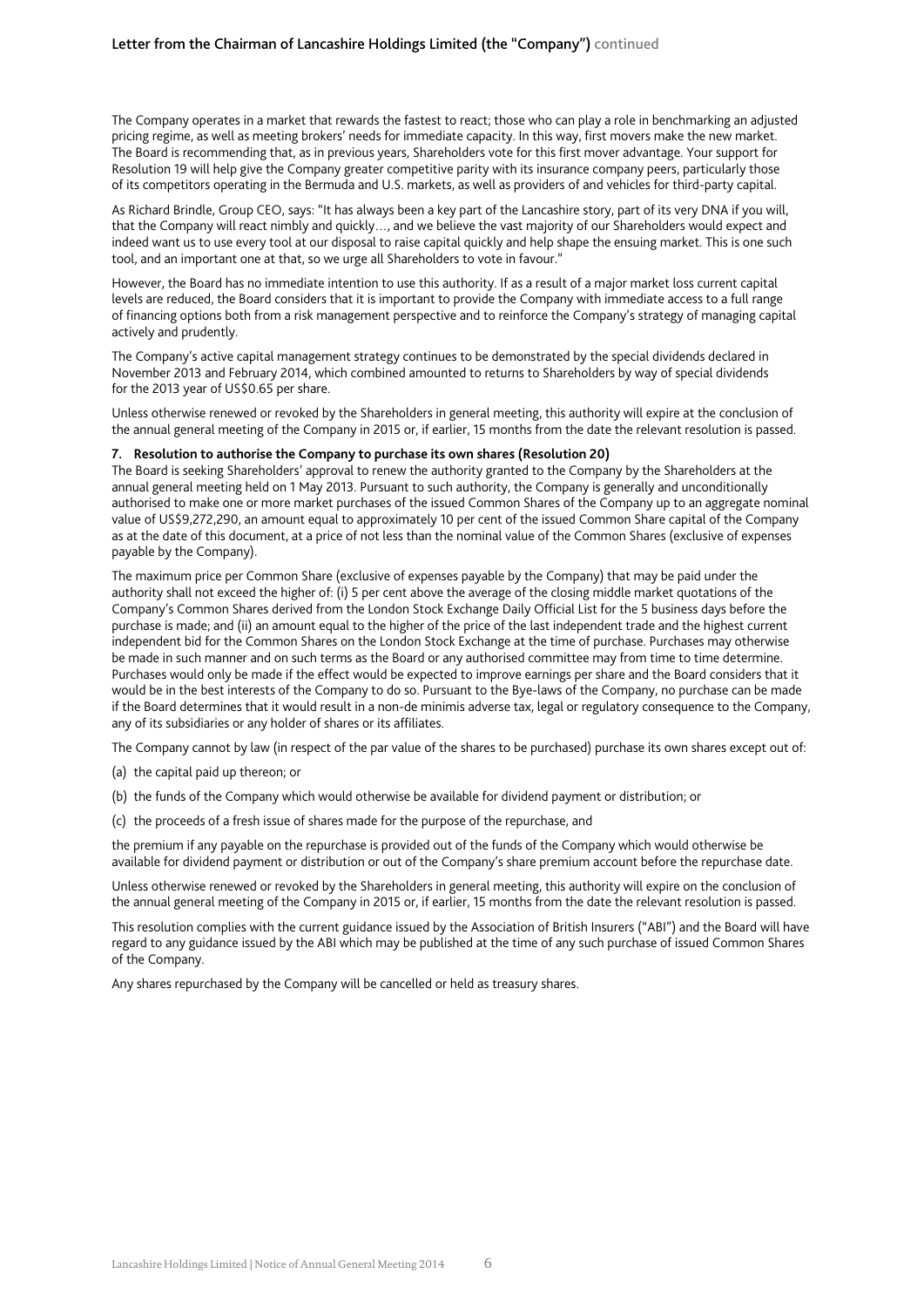#### **8. Resolutions to amend the Company's Bye-laws (Resolutions 18 and 21)**

Pursuant to Bye-law 88.1 and, in the case of amendments to Bye-law 90, Bye-law 88.2 of the Company's Bye-laws, the Board is seeking Shareholders' approval to amend the Company's Bye-laws in order to update them in line with changes to UK regulation, predominantly to change the references to the Financial Services Authority to the Financial Conduct Authority, together with several consequential amendments and certain corrections, which the Board believes to be immaterial amendments. The amendments are as follows:

- (a) in Bye-law 1.1:
	- (i) the deletion of the words "(including the Substantial Acquisition Rules)" from the definition of the City Code, as this language is now redundant;
	- (ii) an amendment of the definition of the FSA to the FCA with a corresponding amendment from the Financial Services Authority to the Financial Conduct Authority;
	- (iii) an amendment of the reference to the FSA to the FCA in the definition of Listing Rules;
	- (iv) an amendment of the reference to the FSA to the FCA in the definition of UKLA;
	- (v) the deletion of the definition of Substantial Acquisition Rules;
- (b) in Bye-laws 7.1, 12.1, 14.2 and 34.1 to amend the references in each from "200[ ]" to "20[ ]" throughout;
- (c) in Bye-law 90.A(1)(d), to replace the reference to the FSA with the FCA;
- (d) in Bye-law 90.A(1)(l), to replace the reference to the FSA with the London Stock Exchange and to replace the reference to www.fsa.gov.uk with www.londonstockexchange.com;
- (e) in Bye-law 90.B(6), to replace the reference to the FSA with the FCA and to replace the reference to www.fsa.gov.uk with www.fca.org.uk;
- (f) in Bye-law 90.B(8), to replace the references to the FSA with the FCA;
- (g) in Bye-laws 90.A and B, to correct certain specific words, letters, references and capitalisation of letters that were typographical errors; and
- (h) in Bye-law 91.4(b), to remove the language "(i) the Substantial Acquisition Rules (for so long as they form part of the City Code); or (ii)" and "the Substantial Acquisition Rules (for so long as they form part of the City Code) or".

The amendments to Bye-law 90 are presented as a separate resolution, as required by Bye-law 88.2, which requires the affirmative vote of not less than 66 per cent of the votes attaching to all shares in issue. The other amendments are presented in a single ordinary resolution in accordance with the Company's Bye-laws.

A draft of the Bye-laws, including the proposed amendments, is available on the Company's website at www.lancashiregroup.com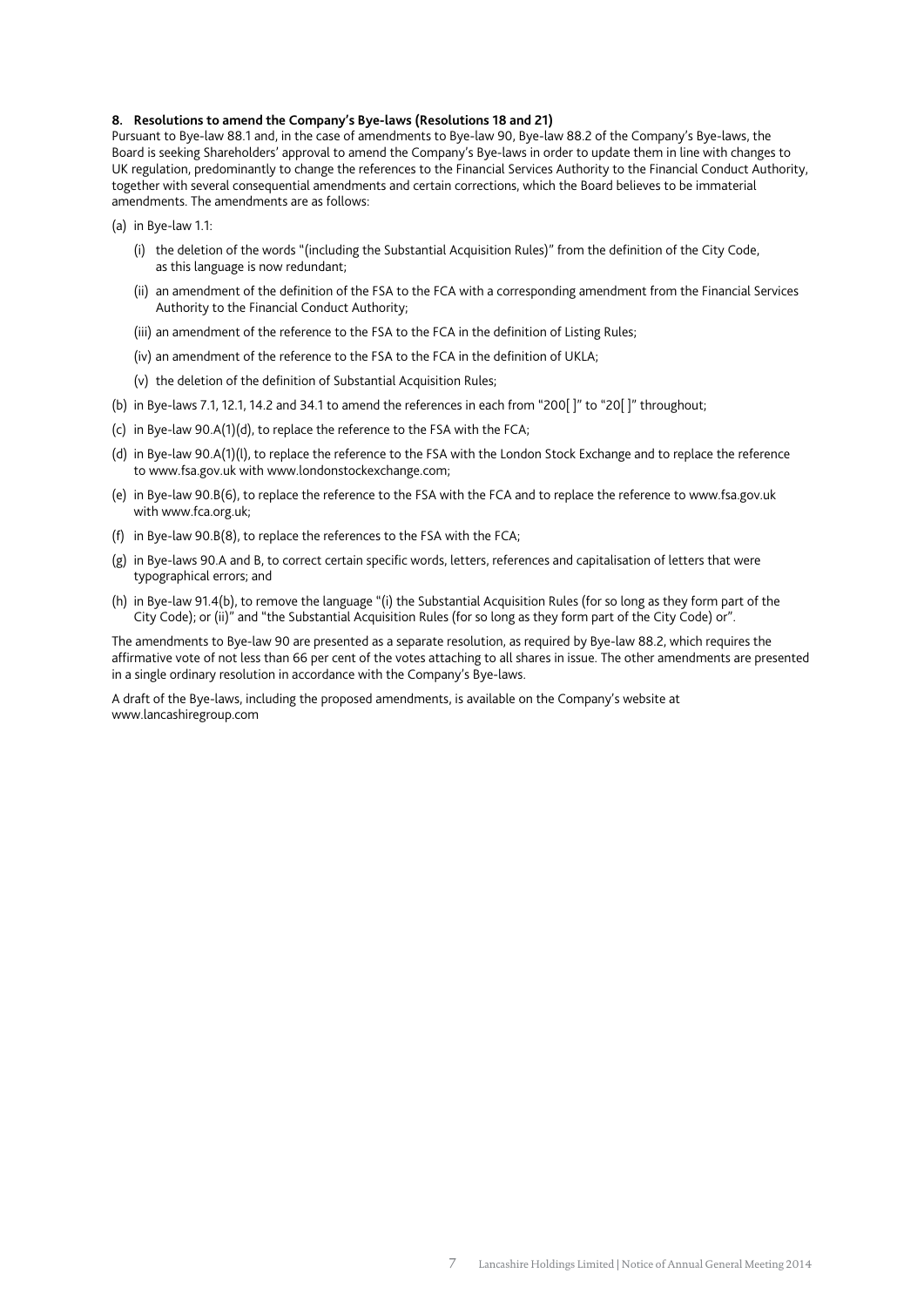#### **Voting**

**A Form of Proxy for use by Shareholders at the AGM is enclosed with this document. Whether or not you propose to attend the AGM, you are urged to complete and sign the Form of Proxy in accordance with the instructions printed thereon and to return it to the Company's Registrars, PXS, 34 Beckenham Road, Beckenham, Kent BR3 4TU, as soon as possible and in any event so as to be received no later than 1.30pm UK time on 28 April 2014 (being 48 hours before the time appointed for the holding of the AGM). The return of a completed Form of Proxy or the submission by CREST members of an electronic proxy appointment will not preclude you from attending the AGM and voting in person, should you so wish.** 

**Holders of Depository Interests in the Company wishing to instruct Capita IRG Trustees Limited, the Depository, to vote in respect of the holder's interest should use the enclosed Form of Direction. The completed Form of Direction must be received by Capita Asset Services, PXS, 34 Beckenham Road, Beckenham, Kent BR3 4TU, as soon as possible and in any event so as to be received no later than 1.30pm UK time on 27 April 2014 (being 72 hours before the time appointed for the holding of the AGM).** 

#### **Record Date**

Only Shareholders entered on the register of members of the Company at 5.00pm UK time on 21 March 2014 shall be entitled to attend and vote at the AGM in respect of the number of Common Shares registered in their name at that time. Changes to entries on the register of members after 5.00pm UK time on 21 March 2014 shall be disregarded in determining the rights of any person to attend or vote at the meeting. The length of time between the record date and the AGM is necessary to allow sufficient time to complete the voting cut-back calculations as required by Bye-laws 40 and 41 (inclusive) of the Bye-laws of the Company.

#### **Recommendation**

The Directors believe that the resolutions to be proposed at the AGM and set out in the notice convening the AGM are in the best interests of the Company and its Shareholders as a whole, for the reasons stated. Accordingly, the Board recommends Shareholders to vote in favour of all resolutions to be proposed at the AGM. Each Director who holds Common Shares in the Company intends to vote in favour of all the resolutions in respect of his or her own shareholding.

Yours faithfully,

**Martin Thomas**  *Chairman*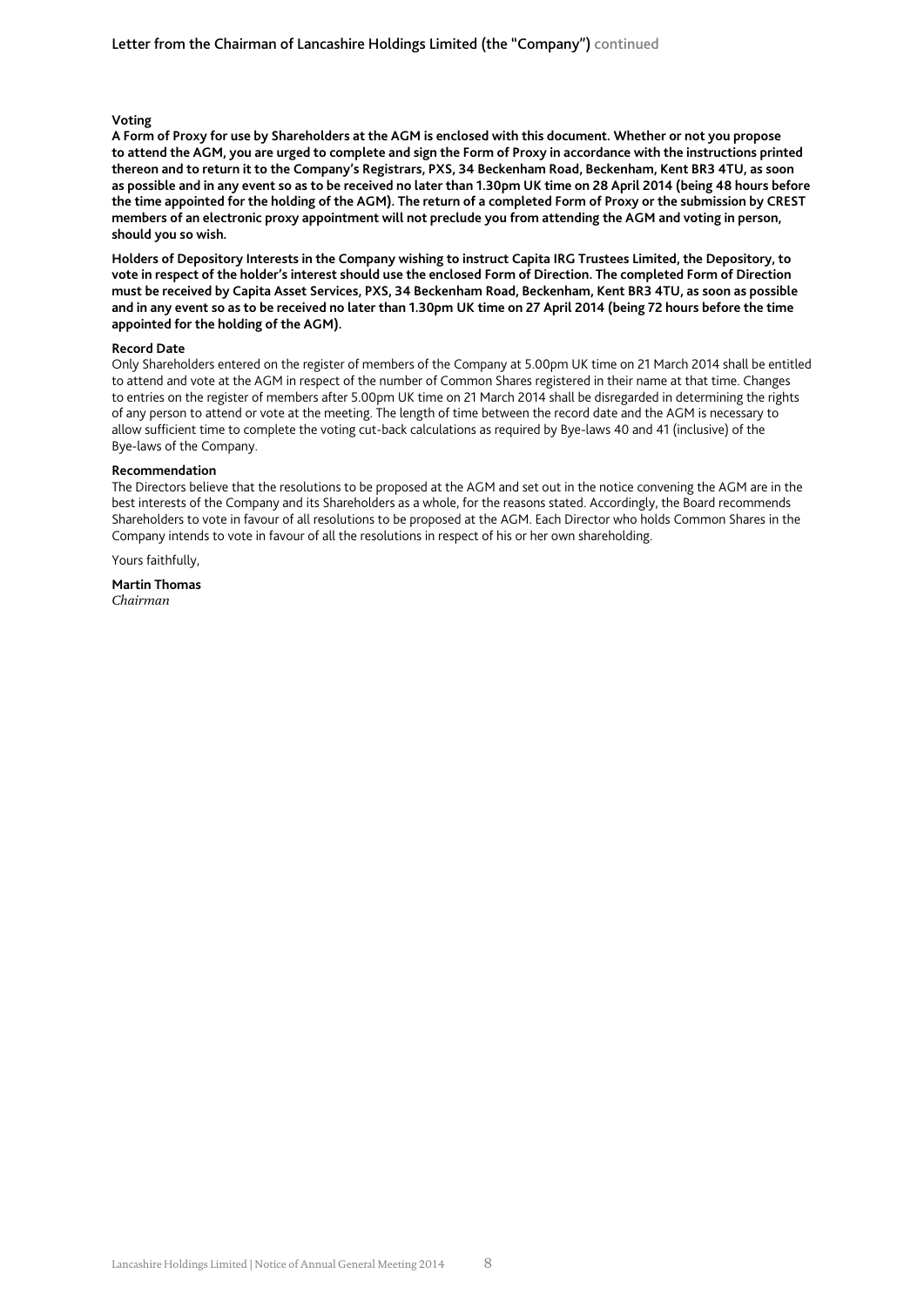## **Lancashire Holdings Limited Notice of Annual General Meeting**

**NOTICE IS HEREBY GIVEN** that the 2014 Annual General Meeting of the Company will be held at Level 11, Vitro, 60 Fenchurch Street, London EC3M 4AD on 30 April 2014 commencing at 1.30pm UK time, for the purpose of considering and, if thought fit, passing the following resolutions.

Resolutions 1-18 (inclusive) will be considered and, if thought fit, passed as ordinary resolutions. Resolutions 19 and 20 will be considered and, if thought fit, passed as Special Resolutions (as defined in the Bye-laws). Resolution 21 will be considered and, if thought fit, passed as a resolution pursuant to Bye-law 88.2.

#### **ORDINARY RESOLUTIONS**

- 1. To receive the Company's audited consolidated financial statements for the year ended 31 December 2013.
- 2. To approve the Directors' Remuneration Policy as set out in the first part of the Directors' Remuneration Report for the year ended 31 December 2013.
- 3. To approve the Annual Report on Remuneration as set out in the second part of the Directors' Remuneration Report for the year ended 31 December 2013.
- 4. To re-appoint Ernst & Young LLP of 1 More London Place, London SE1 2AF, England as auditors of the Company, to hold office from the conclusion of this Annual General Meeting until the conclusion of the next Annual General Meeting at which the Company's financial statements are presented.
- 5. To authorise the Board of Directors, who may delegate this authority to the Board's audit committee, to set the auditors' remuneration.
- 6. To approve the reduction of the Company's share premium account from US\$192,164,662 to US\$Nil and the credit of the amount so reduced to the Company's contributed surplus.
- 7. To elect Simon Fraser as a Director of the Company, to hold office until the next Annual General Meeting or until his successor is elected or appointed or his office is otherwise vacated.
- 8. To re-elect Richard Brindle as a Director of the Company, to hold office until the next Annual General Meeting or until his successor is elected or appointed or his office is otherwise vacated.
- 9. To re-elect Emma Duncan as a Director of the Company, to hold office until the next Annual General Meeting or until her successor is elected or appointed or her office is otherwise vacated.
- 10. To re-elect Samantha Hoe-Richardson as a Director of the Company, to hold office until the next Annual General Meeting or until her successor is elected or appointed or her office is otherwise vacated.
- 11. To re-elect Alex Maloney as a Director of the Company, to hold office until the next Annual General Meeting or until his successor is elected or appointed or his office is otherwise vacated.
- 12. To re-elect Robert Spass as a Director of the Company, to hold office until the next Annual General Meeting or until his successor is elected or appointed or his office is otherwise vacated.
- 13. To re-elect William Spiegel as a Director of the Company, to hold office until the next Annual General Meeting or until his successor is elected or appointed or his office is otherwise vacated.
- 14. To re-elect Martin Thomas as a Director of the Company, to hold office until the next Annual General Meeting or until his successor is elected or appointed or his office is otherwise vacated.
- 15. To re-elect Elaine Whelan as a Director of the Company, to hold office until the next Annual General Meeting or until her successor is elected or appointed or her office is otherwise vacated.
- 16. To approve that the Company's Memorandum of Association be amended by deleting paragraph 7.(3) thereof in its entirety and replacing same with the following: "7.(3) pursuant to Section 42B of the Act, the Company shall have the power to acquire its own shares to be held as treasury shares."
- 17. To grant the Directors of the Company a general and unconditional authority, pursuant to Bye-law 2.4 of the Company's Bye-laws, to allot Relevant Securities (within the meaning of that Bye-law), up to an aggregate nominal value of US\$30,907,635, an amount equal to approximately one-third of the issued Common Share capital of the Company as at the date of this document, provided that: (i) unless otherwise renewed or revoked in general meeting, this authority will expire at the conclusion of the Annual General Meeting of the Company in 2015 or, if earlier, 15 months from the date the relevant resolution is passed; (ii) the Company shall be entitled to make, before expiry of such authority, any offer or agreement which would or might require Relevant Securities to be allotted after such expiry and the Directors may allot such Relevant Securities in pursuance of such offer or agreement as if such authority had not expired; and (iii) such authority shall be in substitution for any and all authorities previously conferred upon the Directors for the purposes of Bye-law 2.4 but without prejudice to the allotment of any Relevant Securities already made or to be made pursuant to such authorities.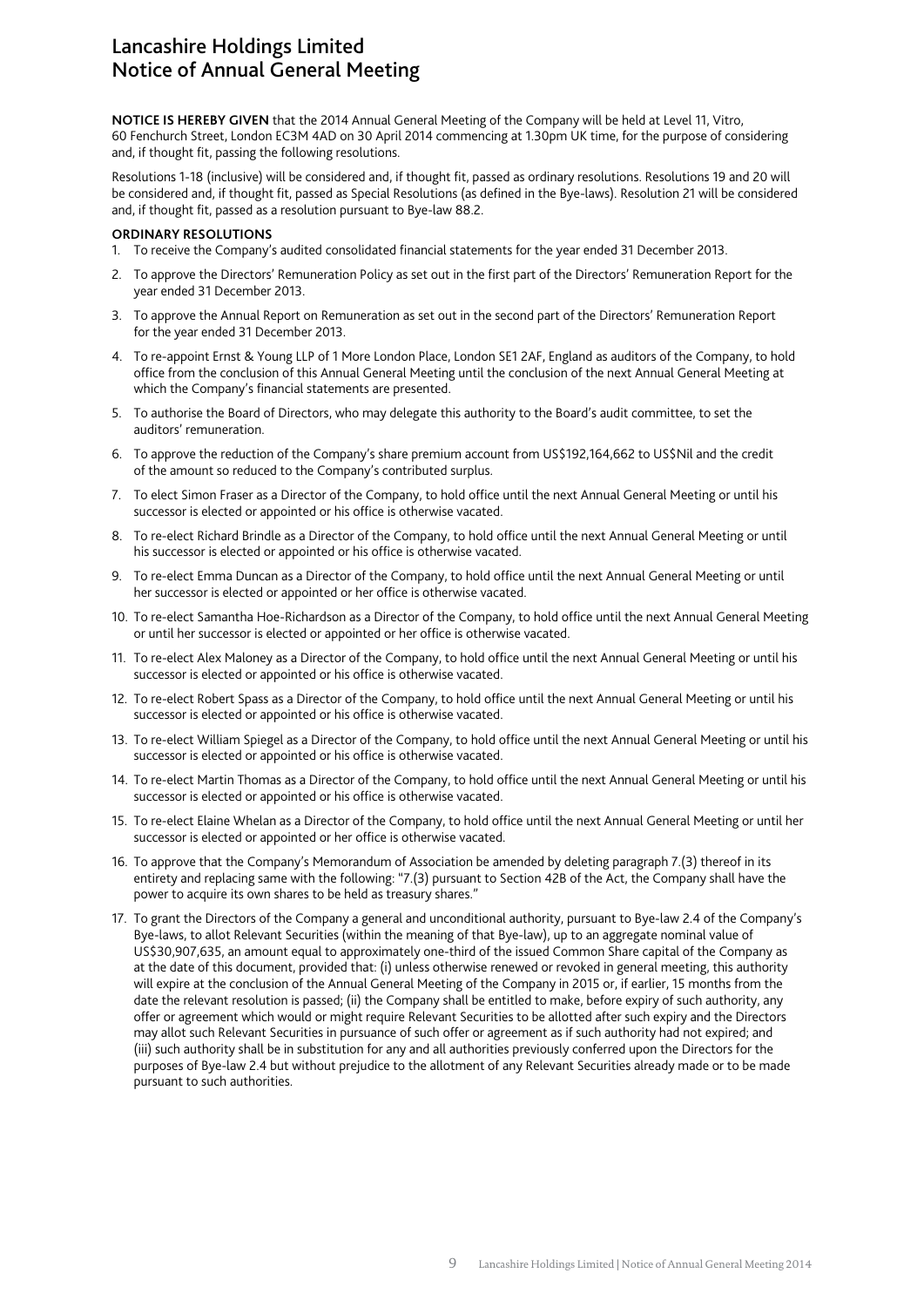- 18. To approve that the Company's Bye-laws be amended as follows:
	- (a) in Bye-law 1.1:
		- (i) deletion of the words "(including the Substantial Acquisition Rules)" from the definition of the City Code;
		- (ii) amendment of the definition of the FSA to the FCA with a corresponding amendment from "Financial Services Authority" to "Financial Conduct Authority";
		- (iii) amendment of the reference to the FSA to the FCA in the definition of Listing Rules;
		- (iv) amendment of the reference to the FSA to the FCA in the definition of UKLA;
		- (v) deletion of the definition of Substantial Acquisition Rules;
	- (b) in Bye-laws 7.1, 12.1, 14.2 and 34.1 amend the references in each from "200[ ]" to "20[ ]" throughout; and
	- (c) in Bye-law 91.4(b), to remove the language "(i) the Substantial Acquisition Rules (for so long as they form part of the City Code); or (ii)" and "the Substantial Acquisition Rules (for so long as they form part of the City Code) or".

#### **SPECIAL RESOLUTIONS**

- 19. That, subject to and conditional on the passing of Resolution 17, the Directors of the Company be authorised, in accordance with Bye-law 2.6 of the Company's Bye-laws, to allot Equity Securities (within the meaning of Bye-law  $2.5(g)$ ) for cash pursuant to the authority conferred by Resolution 17 as if Bye-law 2.5(a) of the Company's Bye-laws did not apply to such authority up to an aggregate nominal value of US\$13,908,436, such amount being approximately 15 per cent of the Company's issued share capital as at the date of this document, provided that, unless otherwise renewed or revoked by the Shareholders in general meeting, this authority will expire at the conclusion of the Annual General Meeting of the Company in 2015 or, if earlier, 15 months from the date the relevant resolution is passed and provided that the Company may before such expiry make any offer or agreement which would or might require Common Shares to be allotted after such expiry and the Directors may allot such Common Shares in pursuance of such offer or agreement as if Bye-law 2.5(a) did not apply.
- 20. That the Company be generally and unconditionally authorised, in accordance with Bye-law 3 of the Company's Bye-laws and pursuant to section 42A of the Companies Act of Bermuda, to make one or more market purchases of any of its common shares of US\$0.50 each ("Common Shares") in such manner and on such terms as the Directors of the Company or any authorised committee thereof may from time to time determine provided that:
	- (a) the maximum number of Common Shares hereby authorised to be purchased shall be 18,544,580 (representing approximately 10 per cent of the issued Common Share capital of the Company as at the date of this document);
	- (b) the minimum price (exclusive of expenses payable by the Company) which may be paid for a Common Share shall be US\$0.50;
	- (c) the maximum price (exclusive of expenses payable by the Company) which may be paid for a Common Share shall be the higher of:
		- i 5 per cent above the average of the closing middle market quotations for a Common Share of the Company taken from the London Stock Exchange Daily Official List for the 5 business days immediately preceding the day on which the Common Share is contracted to be purchased; and
		- ii the higher of the price of the last independent trade and the highest current independent bid for the Common Shares on the London Stock Exchange at the time of purchase as stipulated by Article 5(1) of the Commission Regulation (EC) No.2273/2003 of 22 December 2003 implementing the Market Abuse Directive (Directive 2003/6/EC of the European Parliament and of the Council) as regards exemptions for buy-back programmes and stabilisation of financial instruments;
	- (d) unless otherwise renewed or revoked by the Shareholders in a general meeting this authority will expire on the conclusion of the Annual General Meeting of the Company in 2015 or, if earlier, 15 months from the date the relevant resolution is passed; and
	- (e) the Company shall be entitled under such authority to make at any time before its expiry or termination any contract to purchase its own shares which will or may be executed wholly or partly after the expiry of the authority, and may make a purchase of Common Shares in pursuance of any such contract.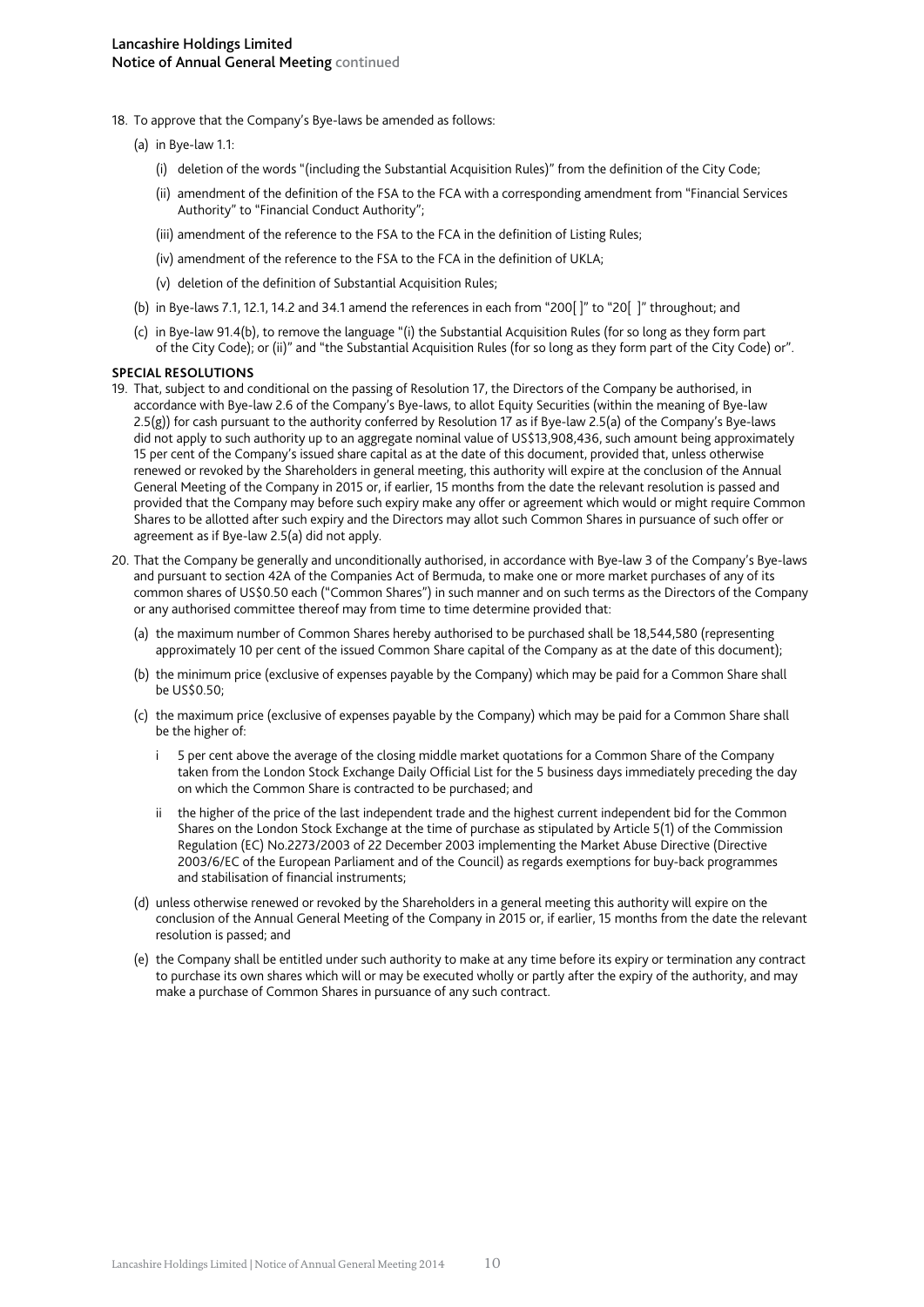## **RESOLUTION PURSUANT TO BYE-LAW 88.2**

21. That Bye-law 90 be amended as follows:

- (a) in Bye-law 90.A(1)(d), to replace the reference to the FSA with the FCA;
- (b) in Bye-law 90.A(1)(l), to replace the reference to the FSA with the London Stock Exchange and to replace the reference to www.fsa.gov.uk with www.londonstockexchange.com;
- (c) in Bye-law 90.B(6), to replace the reference to the FSA with the FCA and to replace the reference to www.fsa.gov.uk with www.fca.org.uk;
- (d) in Bye-law 90.B(8), to replace the references to the FSA with the FCA;
- (e) in Bye-laws 90.A and B to amend certain specific words, letters, references and capitalisation of letters that were typographical errors.

**By order of the Board Christopher Head**  *Company Secretary* 

10 March 2014 Head Office: Level 11, Vitro 60 Fenchurch Street London EC3M 4AD United Kingdom

Registered Office: Power House 7 Par-la-Ville Road Hamilton HM 11 Bermuda

Registration number: EC37415